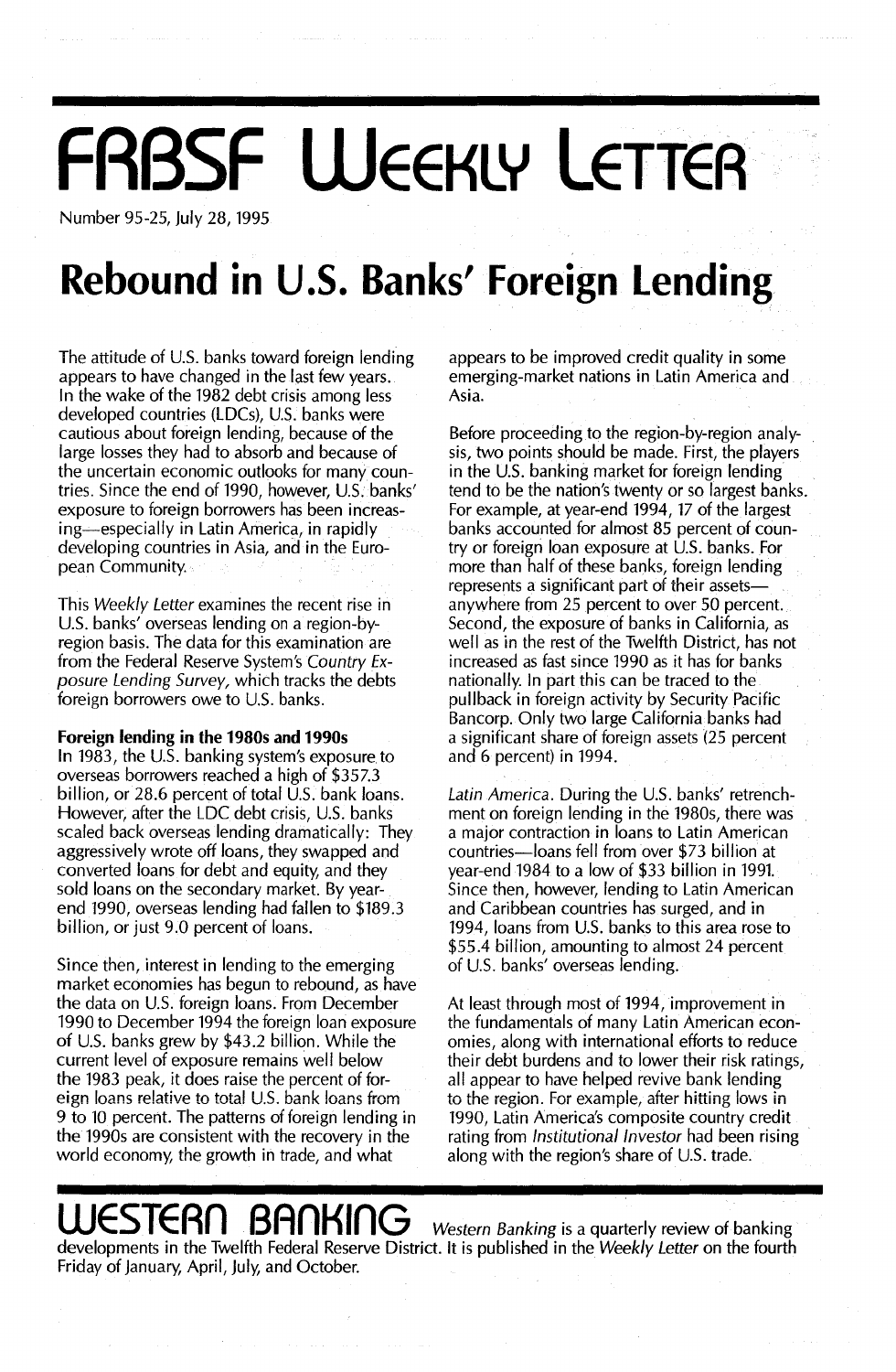## FRRS

Another development that reduced the risk of direct lending in this region was the greater use of third-party guarantees, which minimize the loan risk faced by U.S. bank lenders. In Latin America, the share of loans with third-party guarantees rose from 14.3 percent in 1990 to 21.6 percent in 1994.

The Mexican peso crisis that began in late 1994 may alter the attractiveness of future lending in this region, but, by the end of 1994, it had not had a noticeable impact. As Figure 1 shows, borrowing by Latin American nations increased \$18.3 billion, or 49.1 percent, since the upturn in international lending in 1990. By 1994 borrowing by both Argentina and Mexico had grown by more than 50 percent since 1990. In contrast, exposure to Brazil, which had not achieved the economic stability shown by other countries in the region, has only increased about 2 percent since 1990, although it has grown substantially since 1992.

Asia. From 1990 to year-end 1994, U.S. banks' lending to developing Asian markets rose from around \$13 billion to about \$19 billion—an increase of roughly 45 percent. In fact, U.S. bank lending to developing Asian countries exceeded lending to Japan. The increase in lending is consistent with the strong growth and rapid expansion of trade with emerging market nations throughout much of the region. The largest borrower was South Korea (\$5.9 billion) followed by Thailand, Taiwan, and the Philippines (each less than \$3 billion). Malaysia, China, Thailand, and India recorded especially large increases over the 1990–1994 period, as did offshore banking centers in the region, like Hong Kong and Singapore.

Developed Countries. From 1990 to 1994, total borrowing by developed countries increased almost 15 percent. For U.S banks, this group of countries represents the largest exposure in foreign lending—\$113.9 billion out of a total of \$232.5 billion; within this group, the European Community (EC) makes up the largest share-\$70.2 billion at year-end 1994, or over 30 percent of all foreign lending. The largest single borrowing nation in the EC was the U.K. (\$31.2) billion). Other major borrowing countries among the developed nations and key U.S. trading partners are Japan (\$16.6 billion) and Canada (\$9.6 billion).

Other Countries. Not every region of the world has seen increases in lending from U.S. banks.

**Figure 1** U.S. Banks' Foreign Loan Exposure



Since 1990, borrowing by OPEC nations actually has declined slightly, and exposure from developing African nations has fallen by almost 29 percent. Despite the opening of Eastern Europe in 1989 and the pressing need for capital to rebuild those economies and clean up their environmental problems, U.S. bank lending in this region fell sharply between 1990 and 1992. However, since 1992 Eastern European borrowing has more than doubled, reaching \$2.6 billion at yearend 1994. The share of Eastern European loans with third-party guarantees has increased from 6.5 to 15.8 percent since 1990.

#### Conclusion

Between 1990 and 1994, U.S. banks have renewed their interest in international lending. While the dollar amount of the increase is sizeable, the expansion has been measured. Even though the share of foreign loans to total loans rose by 1 percentage point, overseas loan exposure has continued to decline relative to capital.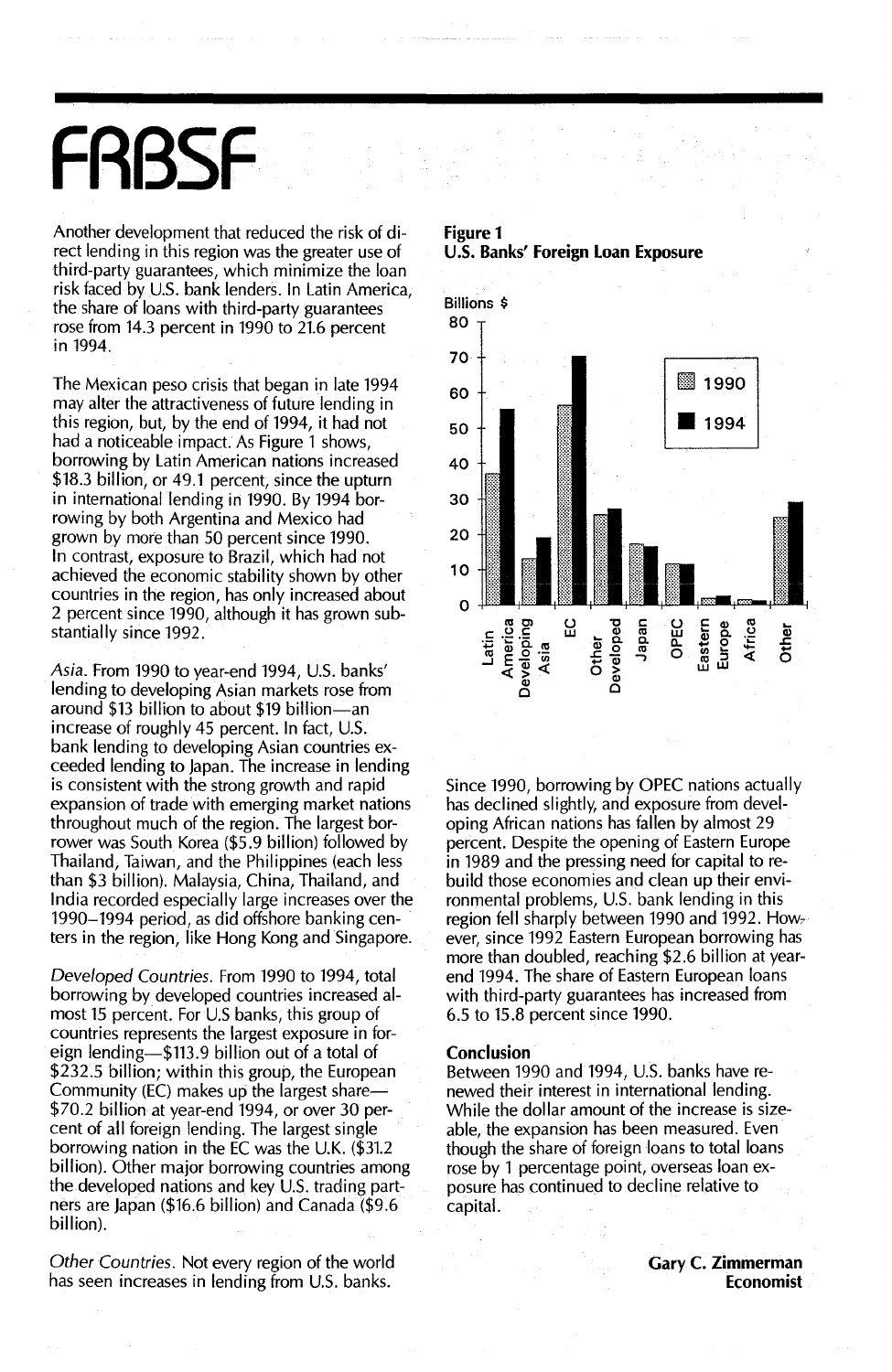### **REGIONAL BANK DATA**

### **MARCH 31, 1995<br>(NOT SEASONALLY ADJUSTED, PRELIMINARY DATA)**

|                                                             |                                                                                         | <b>DISTRICT</b>         | <b>ALASKA</b>    | ARIZ.            | CALIF.             | <b>HAWAII</b>            | <b>IDAHO</b>   | <b>NEVADA</b>   | <b>OREGON</b>   | UTAH            | WASH.            |
|-------------------------------------------------------------|-----------------------------------------------------------------------------------------|-------------------------|------------------|------------------|--------------------|--------------------------|----------------|-----------------|-----------------|-----------------|------------------|
| ASSETS AND LIABILITIES -- \$ MILLION (ALL COMMERCIAL BANKS) |                                                                                         |                         |                  |                  |                    |                          |                |                 |                 |                 |                  |
| <b>ASSETS</b>                                               | TOTAL                                                                                   | 553,166                 | 5,270            | 42,853           | 355.489            | 22,096                   | 11,698         | 23,672          | 28,631          | 17,479          | 45.976           |
|                                                             | <b>FOREIGN</b>                                                                          | 50,245                  | 1                | ۰                | 47,965             | 2,213                    | Ω              | 0               | 1               | $\mathbf{o}$    | 65               |
|                                                             | <b>DOMESTIC</b>                                                                         | 502,921                 | 5,269            | 42,853           | 307,525            | 19,883                   | 11,698         | 23,672          | 28,630          | 17,479          | 45,911           |
| LOANS                                                       | <b>TOTAL</b>                                                                            | 376,562                 | 2,837            | 29,322           | 235,549            | 14,896                   | 8,750          | 16,928          | 21,280          | 11,180          | 35,820           |
|                                                             | <b>FOREIGN</b>                                                                          | 34,610                  | 5                | o                | 33,067             | 1,475                    | ٥              | ۰               | 1               | o               | 62               |
|                                                             | <b>DOMESTIC</b><br><b>REAL ESTATE</b>                                                   | 341,952<br>173,914      | 2.832<br>1,328   | 29,322<br>9,967  | 202,481<br>118,843 | 13,421<br>7,873          | 8,750<br>2,927 | 16,928<br>3,284 | 21,279<br>8,838 | 11,180<br>4,658 | 35,758<br>16,195 |
|                                                             | <b>COMMERCIAL</b>                                                                       | 68,187                  | 815              | 3,531            | 40,547             | 3,721                    | 1,836          | 996             | 5,767           | 1,936           | 9,038            |
|                                                             | <b>CONSUMER</b>                                                                         | 65,818                  | 535              | 11,998           | 20,635             | 1,142                    | 2,784          | 12,322          | 4,452           | 3,801           | 8,149            |
|                                                             | <b>AGRICULTURAL</b><br>OTHER LOANS                                                      | 5,929<br>28,104         | з<br>151         | 397<br>3,429     | 3,026<br>19,431    | 34<br>652                | 770<br>433     | 16<br>310       | 462<br>1,759    | 167<br>618      | 1,054<br>1,322   |
|                                                             |                                                                                         |                         |                  |                  |                    |                          |                |                 |                 |                 |                  |
| INV. SECURITIES TOTAL                                       |                                                                                         | 77,184                  | 1,933            | 8.257            | 46,372             | 4,523                    | 1,732          | 3,546           | 3,182           | 3,648           | 3,992            |
|                                                             | <b>U.S. TREASURIES</b>                                                                  | 20,728                  | 846              | 1,633            | 13,267             | 1,384                    | 431<br>573     | 956<br>881      | 742             | 527             | 942<br>758       |
|                                                             | <b>U.S. AGENCIES, TOTAL</b><br>U.S. AGENCIES, MBS                                       | 21,967<br>13,966        | 487<br>369       | 2,500<br>2,150   | 12,817<br>8,082    | 1,470<br>866             | 234            | 531             | 914<br>665      | 1,568<br>702    | 368              |
|                                                             | <b>OTHER MBS</b>                                                                        | 3,767                   | 137              | 242              | 3,013              | 19                       | 39             | 60              | 12              | 80              | 166              |
|                                                             | <b>OTHER SECURITIES</b>                                                                 | 30,722                  | 463              | 3,882            | 17,276             | 1,650                    | 689            | 1,650           | 1,514           | 1,473           | 2,126            |
| <b>LIABILITIES</b>                                          | <b>TOTAL</b>                                                                            | 506,109                 | 4,573            | 39,053           | 326,898            | 20,213                   | 10,753         | 21,011          | 25,996          | 15,848          | 41,765           |
|                                                             | <b>DOMESTIC</b>                                                                         | 455,865                 | 4,572            | 39,053           | 278,933            | 18,000                   | 10,753         | 21,011          | 25,995          | 15,848          | 41,700           |
|                                                             |                                                                                         |                         |                  |                  |                    |                          |                |                 |                 |                 |                  |
| <b>DEPOSITS</b>                                             | <b>TOTAL</b><br><b>FOREIGN</b>                                                          | 407,378<br>46,610       | 3,909<br>۰       | 31,219<br>۰      | 270,780<br>44,281  | 13,735<br>2,068          | 8,789<br>o     | 9,796<br>o      | 21,507<br>o     | 12,291<br>162   | 35,351<br>99     |
|                                                             | <b>DOMESTIC</b>                                                                         | 360.768                 | 3,909            | 31,219           | 226,500            | 11,667                   | 8,789          | 9,796           | 21,507          | 12,129          | 35,252           |
|                                                             | DEMAND                                                                                  | 94,790                  | 1,066            | 7,078            | 63,548             | 2,326                    | 1,739          | 3,156           | 4,997           | 2,508           | 8,371            |
|                                                             | <b>NOW</b>                                                                              | 41,651                  | 352              | 3,769            | 24,100             | 1,317                    | 1,050          | 1,484           | 3,312           | 1,597           | 4,661            |
|                                                             | <b>MMDA &amp; SAVINGS</b>                                                               | 127,418<br>66,749       | 1,351<br>561     | 11,143           | 81,370             | 4,095<br>2,183           | 2,485<br>2,578 | 3,538<br>1,008  | 7,177<br>5,143  | 3,966<br>2,717  | 12,293<br>7,565  |
|                                                             | SMALL TIME<br>LARGE TIME                                                                | 29,753                  | 501              | 7,530<br>1,700   | 37,464<br>19,762   | 1,740                    | 937            | 610             | 866             | 1,333           | 2,304            |
|                                                             | OTHER DEPOSITS                                                                          | 406                     | 68               | о                | 255                | 5                        | o              | ۰               | 12              | 7               | 58               |
|                                                             |                                                                                         |                         |                  |                  |                    |                          |                |                 |                 |                 |                  |
| OTHER BORROWINGS<br><b>EQUITY CAPITAL</b>                   |                                                                                         | 30,641<br>47,055        | 590              | 795              | 16,408<br>28.590   | 3,229                    | 1,241<br>945   | 728<br>2,661    | 1,780<br>2,635  | 1,943<br>1,632  | 3,927<br>4,211   |
| <b>LOAN LOSS RESERVE</b>                                    |                                                                                         | 9,667                   | 697<br>43        | 3,800<br>680     | 6,849              | 1,883<br>252             | 123            | 459             | 392             | 235             | 634              |
| <b>LOAN COMMITMENTS</b>                                     |                                                                                         | 304,802                 | 804              | 53,183           | 121,872            | 8.026                    | 4.368          | 67,594          | 13,802          | 15.357          | 19,797           |
|                                                             |                                                                                         |                         |                  |                  |                    |                          |                |                 |                 |                 | 0.088            |
| <b>TIER1 CAPITAL RATIO</b><br><b>TOTAL CAPITAL RATIO</b>    |                                                                                         | 0.095<br>0.122          | 0.186<br>0.197   | 0.107<br>0.128   | 0.090<br>0.121     | 0.102<br>0.120           | 0.099<br>0.116 | 0.121<br>0.142  | 0.098<br>0.114  | 0.123<br>0.138  | 0.112            |
| <b>LEVERAGE RATIO</b>                                       |                                                                                         | 0.079                   | 0.131            | 0.030            | 0.075              | 0.081                    | 0.077          | 0.104           | 0.086           | 0.091           | 0.082            |
|                                                             |                                                                                         |                         |                  |                  |                    |                          |                |                 |                 |                 |                  |
|                                                             | <b>QUARTERLY EARNINGS AND RETURNS (ANNUALIZED) -- \$ MILLION (ALL COMMERCIAL BANKS)</b> |                         |                  |                  |                    |                          |                |                 |                 |                 |                  |
| <b>INCOME</b>                                               | <b>TOTAL</b><br><b>INTEREST</b>                                                         | 13,091<br>10,136        | 118<br>100       | 1,107<br>897     | 7,810<br>6,133     | 474<br>397               | 265<br>225     | 1,049<br>602    | 712<br>545      | 468<br>353      | 1,090<br>884     |
|                                                             | <b>FEES &amp; CHARGES</b>                                                               | 780                     | 6                | 61               | 507                | 13                       | 16             | 18              | 54              | 25              | 80               |
|                                                             |                                                                                         |                         |                  |                  |                    |                          |                |                 |                 |                 |                  |
| <b>EXPENSES</b>                                             | <b>TOTAL</b>                                                                            | 10,121                  | 94<br>38         | 881<br>314       | 6.079              | 386<br>196               | 214<br>106     | 743<br>228      | 531<br>206      | 390<br>152      | 803<br>324       |
|                                                             | <b>INTEREST</b><br><b>SALARIES</b>                                                      | 3,963<br>2,396          | 27               | 169              | 2,400<br>1,605     | 89                       | 35             | 81              | 125             | 71              | 195              |
|                                                             | <b>LOAN LOSS PROVISION</b>                                                              | 447                     | -2               | 92               | 164                | 9                        | 7              | 131             | 16              | 17              | 15               |
|                                                             | <b>OTHER</b>                                                                            | 3,314                   | 32               | 306              | 1,911              | 92                       | 67             | 303             | 183             | 151             | 269              |
| <b>TAXES</b>                                                |                                                                                         | 1,175                   | 7                | 94               | 721                | 34                       | 18             | 110             | 65              | 30              | 97               |
| <b>NET INCOME</b>                                           |                                                                                         | 1,796                   | 16               | 132              | 1,010              | 54                       | 34             | 197             | 116             | 48              | 189              |
|                                                             |                                                                                         |                         |                  |                  |                    |                          |                |                 |                 |                 |                  |
| ROA (% ANNUALIZED)<br>ROE (% ANNUALIZED)                    |                                                                                         | 1.33<br>15.26           | 1.25<br>9.46     | 1.25<br>13.87    | 1.17<br>14.12      | 0.98<br>11.52            | 1.13<br>14.18  | 3.38<br>29.54   | 1.63<br>17.64   | 1.11<br>11.80   | 1.67<br>17.96    |
|                                                             | NET INTEREST MARGIN (% ANNUALIZED)                                                      | 4.58                    | 4.69             | 5.55             | 4.34               | 3.64                     | 4.03           | 6.43            | 4.77            | 4.66            | 4.96             |
|                                                             |                                                                                         |                         |                  |                  |                    |                          |                |                 |                 |                 |                  |
|                                                             |                                                                                         | <b>ASSET QUALITY --</b> |                  | PERCENT OF LOANS |                    | (LARGE COMMERCIAL BANKS) |                |                 |                 |                 |                  |
| <b>LOAN LOSS RESERVE</b>                                    |                                                                                         | 2.60                    | 1.40             | 2.32             | 2.95               | 1.69<br>0.22             | 1.38<br>0.18   | 2.75<br>2.19    | 1.90<br>0.29    | 2.00<br>0.18    | 1.83<br>0.25     |
| NET CHARGEOFFS, TOTAL                                       | <b>REAL ESTATE</b>                                                                      | 0.36<br>0.29            | -0.56<br>$-0.03$ | 0.55<br>$-0.28$  | 0.25<br>0.41       | 0.29                     | 0.04           | 0.00            | 0.24            | $-0.05$         | 0.04             |
|                                                             | <b>COMMERCIAL</b>                                                                       | -0.24                   | $-2.22$          | 0.22             | -0.25              | $-0.09$                  | $-0.32$        | $-0.42$         | $-0.27$         | $-0.26$         | -0.18            |
|                                                             | <b>CONSUMER</b>                                                                         | 1.75                    | 0.61             | 1.43             | 1.95               | 0.99                     | 0.68           | 2.96            | 1.16            | 0.79            | 0.99             |
|                                                             | <b>AGRICULTURAL</b>                                                                     | 0.17                    | 0.00             | 0.21             | $-0.01$            | $-0.01$                  | 0.31           | 0.36            | $-0.75$         | 0.01            | 1.10             |
|                                                             | PAST DUE & NON-ACCRUAL, TOTAL                                                           | 2.69                    | 2.46             | 2.19             | 3.02               | 2.84                     | 1.47           | 3.58            | 1.53            | 1.65            | 1.65             |
|                                                             | REAL ESTATE                                                                             | 3.83                    | 2.47             | 1.98             | 4.68               | 2.94                     | 1.13           | 2.67            | 1.54            | 1.41            | 1.84             |
|                                                             | <b>CONSTRUCTION</b>                                                                     | 10.96                   | 4.96             | 2.54             | 17.29              | 2.40                     | 3.64           | 6.01            | 3.83            | 3.00<br>1.29    | 5.59<br>1.91     |
|                                                             | <b>COMMERCIAL</b><br><b>FARM</b>                                                        | 5.13<br>4.72            | 3.14<br>0.00     | 4.65<br>10.49    | 6.56<br>4.46       | 2.94<br>6.67             | 0.72<br>5.62   | 3.61<br>0.00    | 2.28<br>5.78    | 12.15           | 2.90             |
|                                                             | HOME EQUITY LINES                                                                       | 1.39                    | 0.89             | 0.73             | 1.51               | 1.93                     | 0.23           | 1.58            | 0.42            | 0.48            | 1.24             |
|                                                             | <b>MORTGAGES</b>                                                                        | 2.37                    | 1.83             | 1.12             | 2.74               | 3.64                     | 1.00           | 1.38            | 0.94            | 1.24            | 0.98             |
|                                                             | MULTI-FAMILY                                                                            | 9.91                    | 0.98             | 2.30             | 14.51              | 1.89                     | 0.00           | 0.05            | 0.48            | 0.23            | 0.11             |
|                                                             | COMMERCIAL<br><b>CONSUMER</b>                                                           | 1.84<br>2.55            | 2.41<br>2.05     | 1.42<br>3.10     | 1.85<br>2.20       | 3.22<br>2.76             | 1.45<br>1.49   | 3.34<br>3.90    | 1.77<br>1.36    | 2.04<br>1.94    | 1.11<br>1.64     |
|                                                             | <b>AGRICULTURAL</b>                                                                     | 2.96                    | 0.00             | 3.37             | 2.32               | 22.59                    | 3.57           | 0.00            | 2.46            | 1.68            | 4.12             |
|                                                             |                                                                                         |                         |                  |                  |                    |                          |                |                 |                 |                 |                  |
| <b>NUMBER OF BANKS</b><br>NUMBER OF EMPLOYEES               |                                                                                         | 667<br>222,840          | 8<br>2,685       | 33<br>27,436     | 395<br>129,134     | 16<br>8,438              | 19<br>4,894    | 22<br>9,081     | 42<br>13,185    | 45<br>8,559     | 87<br>19,428     |
|                                                             |                                                                                         |                         |                  |                  |                    |                          |                |                 |                 |                 |                  |

Opinions expressed in this newsletter do not necessarily reflect the views of the management of the Federal Reserve Bank of San Francisco, or of the Board of Governors of the Federal Reserve System. Editorial comments may be addressed to the editor or to the author. Free copies of Federal Reserve publications can be obtained from the Public Information Department, Federal Reserve Bank of San Francisco, P.O. Box 7702, San Francisco 94120. Phone (415) 974-2246, Fax (415) 974-3341. Weekly Letter texts and other FRBSF publications and data are available on FedWest OnLine, a public bulletin board service reached by setting **your modem to dial (415) 896-0272.**